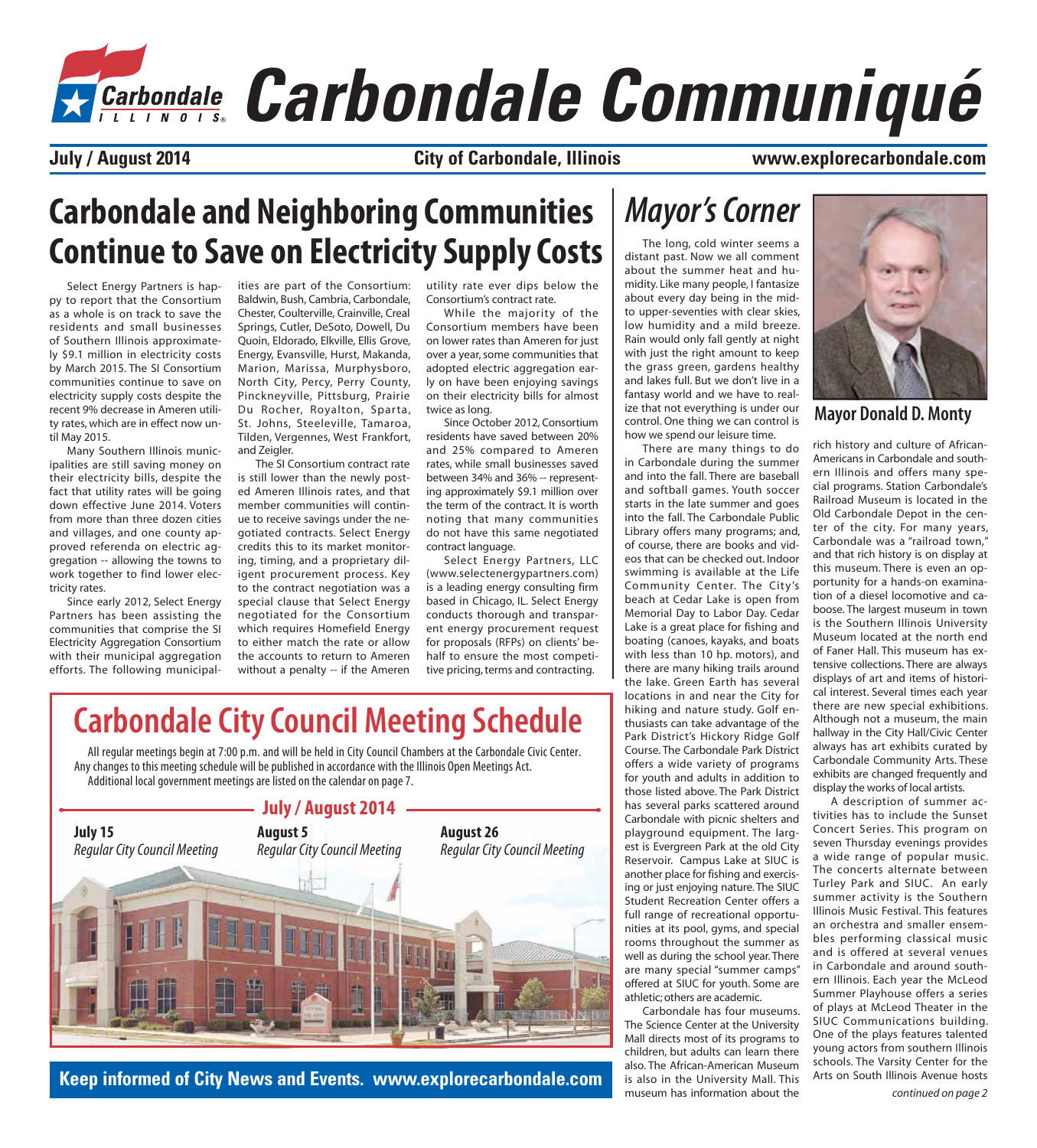### **Keep Carbondale Beautiful Sets Sights on Cigarette Butt Litter**

Keep Carbondale Beautiful will take part in a national program to reduce the impact of cigarette butt litter, the Keep America Beautiful Cigarette Litter Prevention Program. Initially, Keep Carbondale Beautiful will target cigar tip and cigarette butt litter along the north half of "the strip", the stretch of Illinois Avenue from College Street to Main Street.

The program's strategic approach involves all stakeholders in the cigarette litter problem, including businesses, law enforcement, local governments, community organizations and, importantly, smokers themselves. Mayors and community leaders nationwide are increasingly seeking solutions to the litter issue.

The Keep America Beautiful Cigarette Litter Prevention Program tackles the issue by integrating four proven approaches:

encouraging enforcement of litter laws, including cigarette litter:

• raising awareness about the issue using public service messages; • placing ash receptacles at transition points such as near entrances to public buildings; and

• distributing pocket ashtrays to adult smokers.

 The task force includes representatives from Carbondale Main Street, the City's Building and Neighborhood Services, the Neighborhood Action Group, and the Southern Illinoisan, as well as business owners. Businesses along the targeted area are being invited to participate in any way they see fit: ash receptacles are offered at a discount and the program is freely distributing ashtrays and educational materials.

Tobacco products, including cigarette butts, are the most-littered item in America, representing nearly 38 percent of all items, according to "Litter in America," the Keep America Beautiful landmark study of litter and littering behavior. This research also showed that individuals who would never litter items such as beverage cans or paper packaging may not consider tossing cigarette butts on the ground "littering". Last year, the Illinois state legislature inserted the word cigarette into litter laws to draw attention to the issue.

 "We have been aware of this grant for a couple years," said KCB Executive Director Sarah Heyer. "But the timing is perfect now because state law changes have made people aware of the issue. Other towns have seen cigarette butt litter cut in half in the first year. We hope to see results like that"

 National nonprofit Keep America Beautiful has field-tested and expanded the Cigarette Litter Prevention Program since 2003, funded by Philip Morris USA, an Altria company, and with additional support from RAI Services Company and Santa Fe Natural Tobacco Company. Information about starting and maintaining a community Cigarette Litter Prevention Program is available online. The "Guide to Cigarette Litter Prevention" can be accessed through the Keep America Beautiful Web site www.kab.org or directly at www.preventcigarettelitter.org.

#### *Mayor's Corner continued from page 1*

various events. The Stage Company annually stages plays at the Varsity Center for the Arts including one offered during the summer. Other popular events include the Brown Bag Concerts at noon on Wednesday's at the Town Square Pavilion, and the Friday Night Fairs at the Town Square. Both of these events are sponsored by Carbondale Main Street and take a break for a couple months in the hottest time of the summer.

There are also many commercial entertainment venues available in the City. A roller skating rink is at the east edge of the City along Route 13. There are at least 16 motion picture screens showing a wide range of movies. Several bars and restaurants offer live music. Some have outside beer gardens. And if you want to include dining with your day or evening of activities, there are many restaurants, both chain and local, available in Carbondale. It would take several more paragraphs to describe all the great dining opportunities in Carbondale.

If you are in Carbondale for the summer, I encourage you to take advantage of the many opportunities available to you. If you are new to the city, welcome to Carbondale. Look around and see what the community has to offer. Carbondale is not a boring place!

## **Status of the Preservation of the R. Buckminster Fuller Dome Home Preservation Project**



*Jon Davey, President RBF Dome NFP*

**Progress continues on the preservation of the R. Buckminster Fuller Dome Home. The old shingles have all been removed. The interior face panels and hubs (at the major vertex) have been removed and stored. A carpenter crew has been meticulously rebuilding each of the deteriorated pentagons and hexagons of the structure. Keep up with the progress of the restoration project at www.fullerdomehome.org.**

### **Lots to See and Do in Carbondale During the Summer Months**

#### According to Movoto.com, Carbondale is the sixth most exciting city in Illinois

Movoto said on its website it chose to analyze the 100 most populous places in the state, according to the 2010 U.S. Census.

According to an article on the site, it ranked cities based on the following attributes:

• Nightlife per capita (bars, clubs, comedy, etc.)

• Live music venues per capita

• Active life options per capita (parks, outdoor activities, etc.)

• Fast food restaurants per capita (the fewer the better)

• Percentage of restaurants that are not fast food (the higher the better) • Percentage of young residents ag-

es 18 to 34 (the higher the better)

Randy Nelson, editor of the Movoto Real Estate Blog said Carbondale ranked high on the list because it came in first in the amount of young population.

"Carbondale placed highly because of the large percentage of its population that is between 18 and 34 years of age, something we feel contributes to a place being exciting," Nelson said. "The city also has a ton of nightlife per capita, it ranked second out of all the places we studied for that."

Meghan Cole, executive director of Carbondale Main Street, said the distinction is no surprise to her because Carbondale is an exciting place.

"A lot of people are moving to cities to have fun, as well as to live," she said. "Carbondale can be a place for both."

She said she doesn't know another town with a similar population to Carbondale where people can go and see six to 10 live music shows a week.

"This is no surprise to me," Cole said. "I just try to promote it."

Cinnamon Wheeles-Smith, executive director for Carbondale Tourism said any positive comment about Carbondale is fantastic. She

said there are a lot of good places to eat in the city.

"There is a bit of everything for everybody here," she said.

Evanston, home of Northwestern University took the top spot in the state followed by Woodstock, Rock Island, Chicago and then St. Charles.

Carbondale, however, did rank higher than similar college towns including Champaign, Edwardsville and Bloomington

"I like to see we ranked higher than some of the cities we would consider our competition," Wheeles-Smith said.

Acting Carbondale Mayor Don Monty said it is nice to see something positive being said about the city and the surveys show there are things to do in it.

"It is an indication there is a lot going on here," Monty said. "There really is a lot to do here."

— Reprinted with the permission of the *Southern Illinoisan*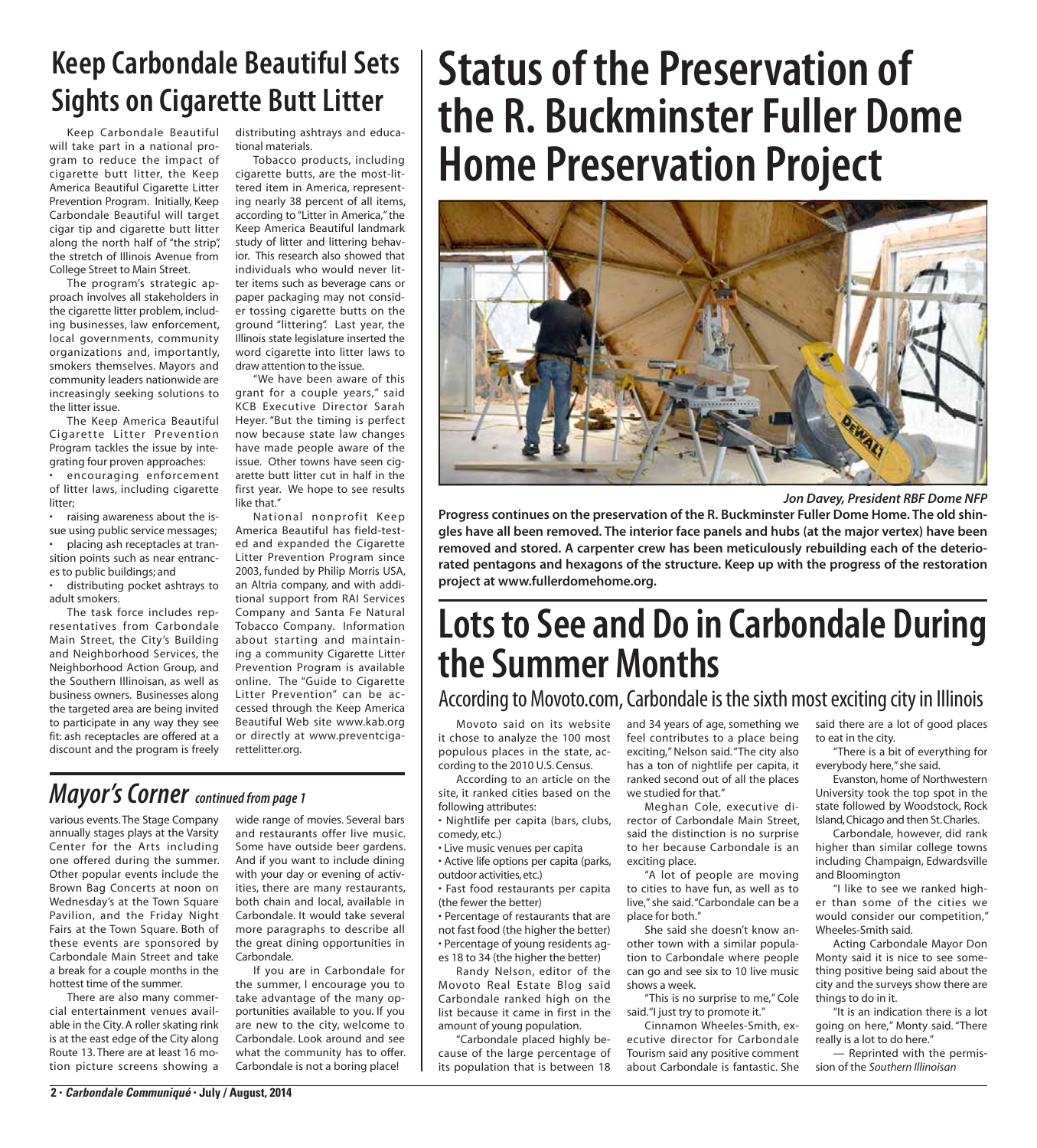## **Super Splash Park Design Complete, Now Awaiting Approval from State**

Park District Has Launched a New Online Fundraising Drive with Prizes



**The design of the Super Splash Park is complete. Construction will begin this summer. The Park District is launching an online fundraising effort beginning July 1 at cpkd.org. There are great prizes for those who participate. Join in the fun and Make a Splash for Carbondale!**

#### **IDOT preparing for bike paths in Carbondale** Road Work Scheduled to Start Later This Year And Stretch into 2015

The Illinois Department of Transportation is working on developing three different bike trails in the city. For one path, IDOT will do striping work along Rt. 51 between Mill and Chestnut streets. The project will run along both University Avenue and South Illinois Avenue. E.T. Simonds is the contractor on the project. The project is budgeted at half a million dollars and should begin in late 2014 or early 2015.

Also, work is set to begin sometime this year on a path along Illinois Rt. 13 that will run between New Era Road and West Sycamore Street. That project's cost is estimated at \$750,000, according to IDOT, and includes a pedestrian bridge over Crab Orchard Creek.

In the third project, IDOT is

working with the city to build a path from North Lewis Lane to the Post Office near University Mall. That path would include a crossing at McKinney Avenue. The cost is estimated at \$500,000, and construction could start sometime next year.

IDOT gave the recent bike path updates during an event at the Civic Center sponsored by the Jackson County Health Department.

### **City of Carbondale Preservation Commission dedicates historic site in Carbondale**

The City of Carbondale Preservation Commission held a public dedication ceremony for an Illinois state historical marker, commemorating the location of Carbondale College and Southern Illinois College. The dedication was held on May 31<sup>st</sup>, 2014. The marker is located at the Carbondale Public Safety Center located at 501 South Washington Street, in Carbondale which was the former site of Carbondale College.

Carbondale College was the first college in Carbondale and contributed to Carbondale being selected as the site for what would become Southern Illinois University. Carbondale College was established by the Presbyterian Church in 1856, with great support from town founder, Daniel Brush and business man James Campbell. During the Civil War, Carbondale and Carbondale College suffered hardships and the

college was sold to the Christian Church. The Christian Church renamed the college Southern Illinois College. In 1868, Illinois State Governor Palmer authorized a teacher's training college in the southern portion of the state. Strong community support coupled with the presence of Southern Illinois College having a student body of 300 played a pivotal role in Carbondale being selected as the site for that college. Originally Southern Illinois Normal University, the college was renamed Southern Illinois University in 1947.

The City of Carbondale Preservation Commission made the dedication with the assistance of the Illinois State Historic Society. The financial support for the marker was provided by Carbondale First Presbyterian Church, Carbondale First Christian Church, and Southern Illinois University.

### **Tee It Forward at Hickory Ridge Golf Course**

*Tee It Forward encourages all golfers to play the course at a length that is associated with their average driving distance. Golfers can have more fun and potentially speed up play by using tees that provide the greatest playability and enjoyment.*

Hickory Ridge offers a forward set of tee markers that plays from roughly 2,400 yards. Play nine holes for only \$17.00, includes rental clubs if needed. Come out and have fun!

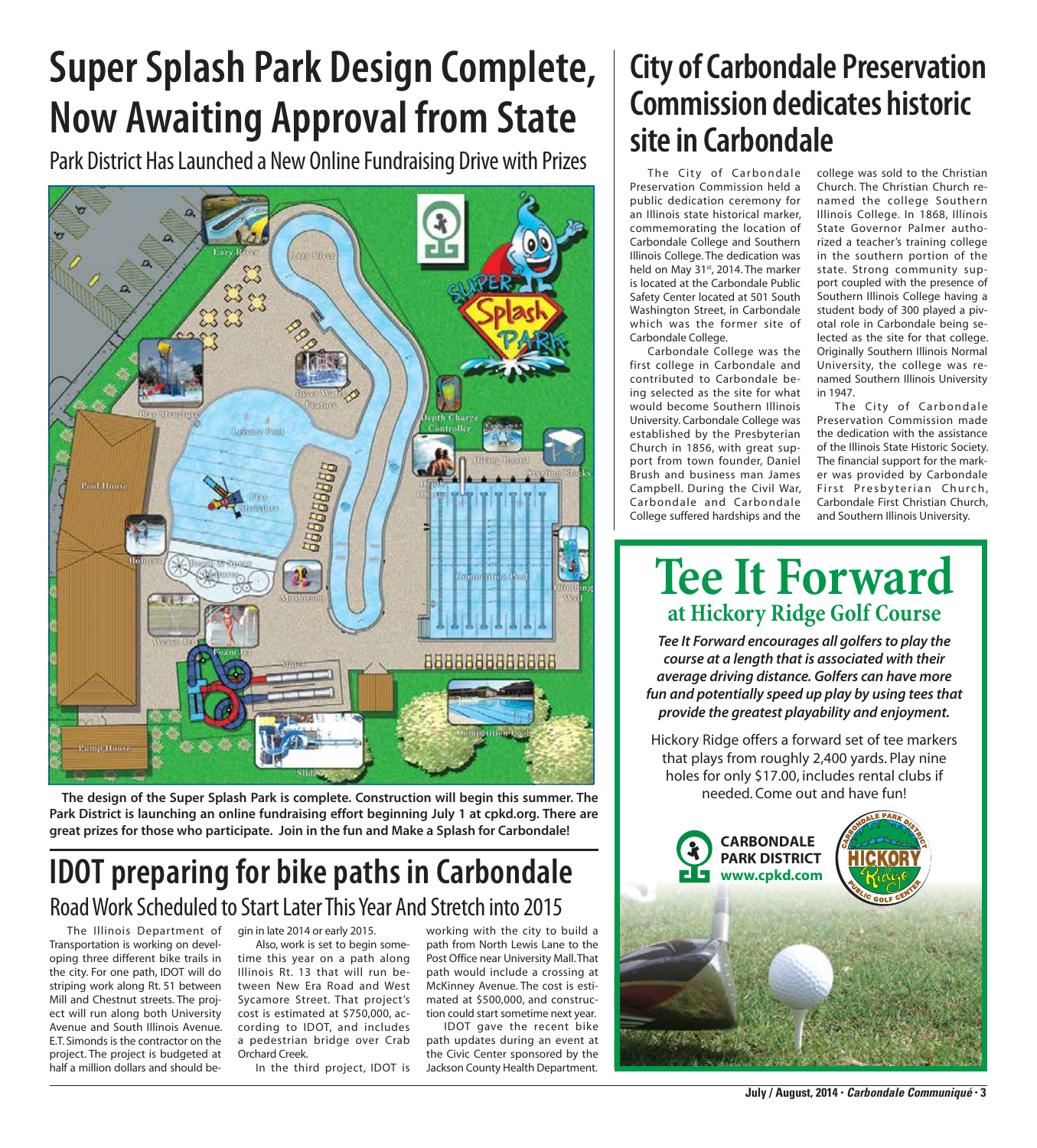### **Community Coming Together for Carbondale Night with the Southern Illinois Miners, Aug. 8**



Celebrate Carbondale and enjoy a great night of baseball as well as a fabulous fireworks display at Carbondale Night with the Southern Illinois Miners, Friday, Aug.8.

The Chamber of Commerce, City of Carbondale and Southern Illinois University have teamed up with the Miners for an entire evening of baseball and fun in celebration of our community. Gates open at 6 p.m. and the first pitch is set for 7:05 p.m. as the Miners take on the Windy City Thunderbolts. Following the game, a fireworks

show will be presented.

Carbondale residents will be featured throughout the evening providing features including singing the national anthem, serving as honorary bat boys and bat girls, throwing the ceremonial first pitch, leading the singing of "Take Me Out to the Ballgame" during the seventh inning stretch and participating in all of the races and games between innings. Additionally, Carbondale Chamber of Commerce member-businesses and organizations will have display tables throughout the concourse of Rent One Stadium during the game.

Tickets for Carbondale Community Night with the Miners are just \$8 for reserved box seats and \$4 for general admission. A portion of ticket sales benefits Chamber programs including Shop Local promotions and scholarships for Carbondale Community High School students who attend SIU. Tickets are available at the



Tune into Talk of the Town radio at 10 a.m. every Monday on WDBX, 91.1 FM. Les O'Dell of the Carbondale Chamber of Commerce and Carbondale Economic Development Director Gary Williams interview guests representing a variety of local programs, organizations and businesses and talk about upcoming happenings in the city. Each half-hour broadcast also includes a weekly calendar of events from Carbondale Tourism.

*Guests on upcoming Talk of the Town shows include:*

- **July 14: Nancy Muzzarelli of Shawnee Health Service and Dawn Amos of Caring Transitions**
- **July 21: Chris Williamson of NeuroRestorative**
- **July 28: Jason Thomas of Thomas Publishing**
- **Aug 4: Brandee Davis of Carbondale Montessori Center**

## **304 West Walnut, CCA's New Home**



Chamber office, 131 S. Illinois Ave. **Coming soon... CCA's new Home! After nearly 25 years as guests of the Carbondale Park District, Carbondale Community Arts acquired a home of its own in March 2013. Thanks to the generosity of a visionary and committed patron, CCA was able to purchase the 5,000 square foot building at 304 West Walnut, which was originally constructed in 1961 to house the Carbondale Public Library, When initial renovations are complete in 2014, 304 will open to the public as a multi-functioning community artspace with room for exhibits, small performances, educational programming, and administrative office. A fundraising campaign "Almost Home" was announced by CCA on June 10th to raise additional funds for the project. For more information visit www.carbondalearts.org.**

### **Carbondale Chamber Accepting Scholarship Applications for Saluki Stay**

The Carbondale Chamber of Commerce is now accepting applications for one of Southern Illinois University's most unique scholarships.

Each fall the Chamber presents five SIU undergraduate students with Saluki Stay awards, designed to assist returning students with lowering the costs of attending college. Thanks to generous donations by Chamber-member businesses, each recipient receives more than \$1,500 of in-kind prizes ranging from gift cards for books and SIU apparel to free oil changes, haircuts and other services. Recipients also receive gift certificates to area grocery stores and get one free meal each week in a Carbondale

restaurant. The Chamber also covers one month's utility bill and selected students may be eligible for one month's free rent.

"The Saluki Stay Scholarship program is a wonderful way for our members to assist SIU students and gain new customers at the same time," explains Les O'Dell, executive director of the Carbondale Chamber of Commerce. "We're pleased that this is just another way the business community and the University are able to support one another."

To be eligible for the award, students must be enrolled fulltime for the fall semester 2014, be juniors or seniors with at least a

2.8 grade point average, have attended SIU for at the last two years and must be employed by a current Carbondale Chamber of Commerce member in good standing. Preference will be given to students with demonstrated financial need. Completed applications are due May 9, 2014. Applications and additional information are available online at scholarships.siu.edu/ search and searching for "Saluki Stay" or at www. http://carbondalechamber.com/siu/for-students.

The scholarship program is an effort of the Chamber's Saluki Pride committee that works to strengthen relationships between Southern Illinois University and Carbondale's business community.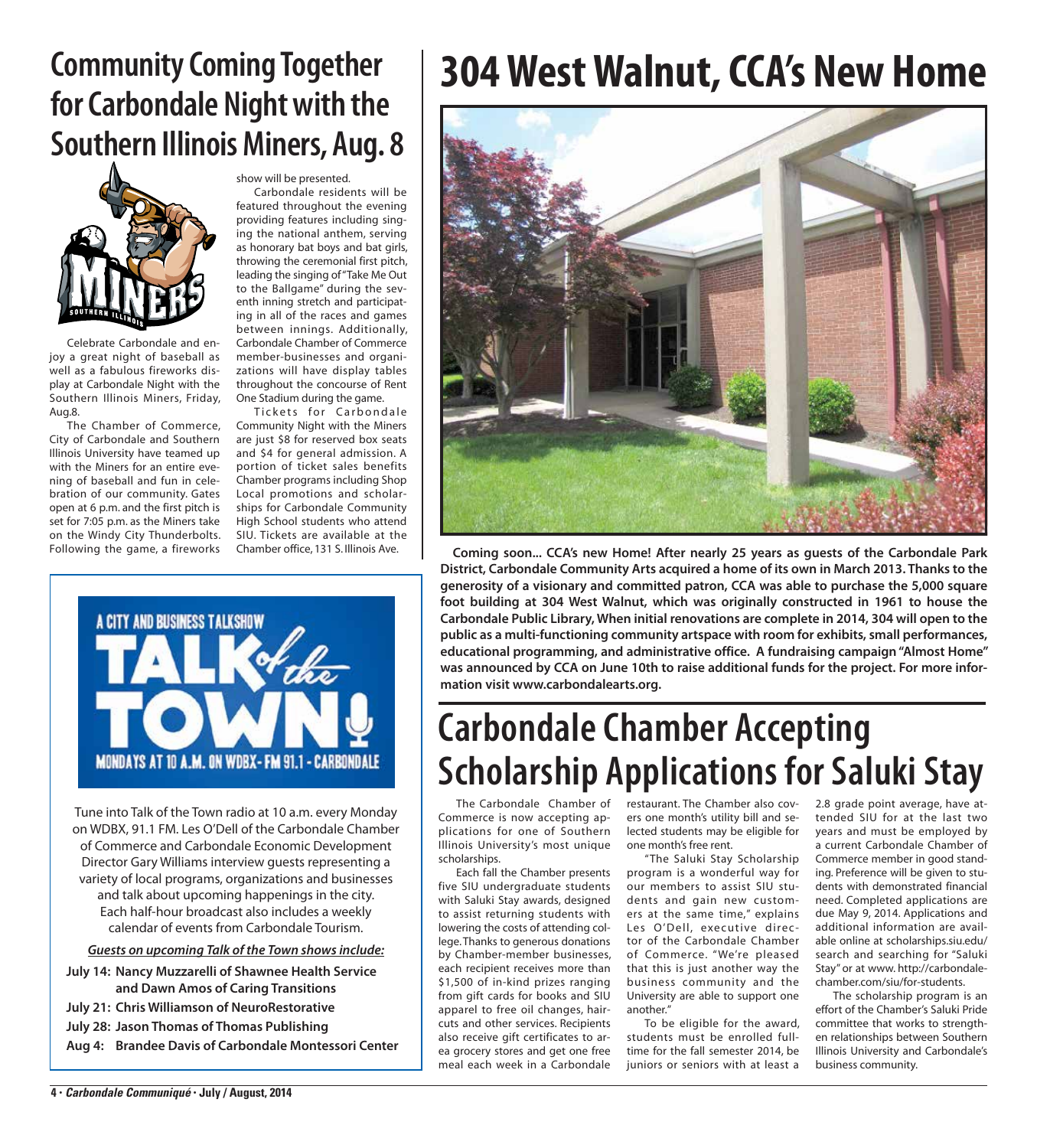## **Carbondale Tourism Updates**

#### **Carbondale Tourism Extends Summer Hours of Operation**

Due to an increased number of leisure travellers, Carbondale Tourism will extend its office hours this summer.

"In 2013, Carbondale Tourism recorded an increase in leisure travellers — people staying in Carbondale to explore the outdoors, tour the wine trails, enjoy the farmer's market, etc. — seeking information about the area, and many of them were just visiting for the weekend," said Cinnamon Smith, executive director of Carbondale Tourism. "We didn't want to miss an opportunity to interact with these folks and give them more information on ways to experience Carbondale."

The Carbondale Visitors Center, is a resource for information on a.m. to 3 p.m. These extended hours bondaletourism.org.



located at 126 S. Illinois Avenue, through Friday, and Saturday from 9 Carbondale and the surrounding southern Illinois area. The Visitors Center is open until 6 p.m. Monday

will remain through August 2014. For more information, please contact Carbondale Tourism staff at 618-529-4451 or email info@car-

#### **Match Fund Sponsorship Program Assists Local Groups in Marketing Efforts**

and support organizations that help promote economic growth in Carbondale; Carbondale Tourism has developed a Match Fund and Sponsorship application program as part of their new marketing strategy.

The program is designed for Carbondale Tourism to provide financial assistance to local tourism-related entities. Groups are able to apply for either a full-sponsorship or match dollars that will go toward increasing tourism in the area and generating overnight

with advertising promotions, the printing and designing of promotional event materials, and site inspections and assistance with designing event materials.

Funding considerations are given to organizations that are considered non-profits and are putting efforts into activities that help to generate over night stays and encourage economic growth in the community. It is important for groups to turn in the application at least 60-days before the desired approval date. Turning applica-

In an effort to better recognize stays. Examples include: assistance tions in ahead of time gives the Carbondale Tourism Board has a chance to evaluate and approve it.

> While not all applications will be considered for funding, Carbondale Tourism does their best to ensure that all tourism efforts are supported equally. Carbondale Tourism encourages all tourism-related entities to apply and looks forward to bringing more excitement to Carbondale.

> For more information please contact Carbondale Tourism at 618-529-4451 or visit us online at Carbondaletourism.org.

## **News on Main Street**

*by Meghan Cole, Executive Director, Carbondale Main Street*

One thing about working for a Main Street program, is that you've always got job security. Because…

No one wants your job…

More importantly, your work is never done.

Downtowns are works in progress. Constantly changing, growing, new and old establishments coming together to create new business mixes, and new events popping up to drive new shoppers downtown. Our downtown is changing…a lot!

With the creation of a new Downtown Master Planning committee (which I am honored to be serving on), the future is exciting for downtown Carbondale. But things are already in the works. Everyone knows about the new Tartan Development at the 700 block of Illinois Avenue, which will soon welcome over 350 new residents to our district, but let's go over some of the other exciting changes in downtown…

Carbondale Tourism found a new home, across from City Hall and the Main Street and Chamber offices at 126 S. Illinois Avenue. The building, a former saloon, jewelry store, and most recently State Finance, offers a great space to welcome visitors to our community.

Attitude Designs moved into the old Tourism location at 815 S. Illinois Avenue, which has also been home to "Home Outfitters", a bowling and billiards club, and a laundromat. Attitude specializes in customized gear, t-shirts and promotional items, and their new awning looks great!

710 Bookstore also moved to the former "Universitees" space at 819 S. Illinois Avenue. Still carrying all your Saluki gear, this is a temporary move for 710, as they plan to move to a permanent place downtown over the next two years. For now, stop by



#### **CARBONDALE Main Street**

and see them, next to Vintage Soul!

Carbondale Community Arts continues to work on their new home, the original Carbondale Public Library at 304 W. Walnut Street. They should be up and running with new office space, gallery and event space by late 2014.

The Main Street Downtown Design Center opened this year, thanks to a partnership between SIU, The City of Carbondale, The Chamber of Commerce, and Carbondale Main Street. The Historic baggage room of the Old Train Depot is now a space for presentations, events, and design and economic development planning. Community members and students are encouraged to visit and use the space. Currently, an SIU Architecture class is using the Design Center Monday-Thursday from 8am-1pm to work on potential downtown projects.

Other plans in the works? A new and improved refinished parking lot behind Fat Patties, QQ Bubble Tea, Lush-Aveda and The Shop, a possible new building at 805 S. Illinois Avenue, and more! But if I told you, well, I might lose my job. And I can't do that…my work is never done!

*For more information on all things "downtown", from businesses, to events, to design plans, Meghan Cole and staff can be reached at 529-8040.*





**Tune into CityVision 16 to see the Carbondale City Council meetings televised live or watch the meetings streamed live on the city's website www.explorecarbondale.com**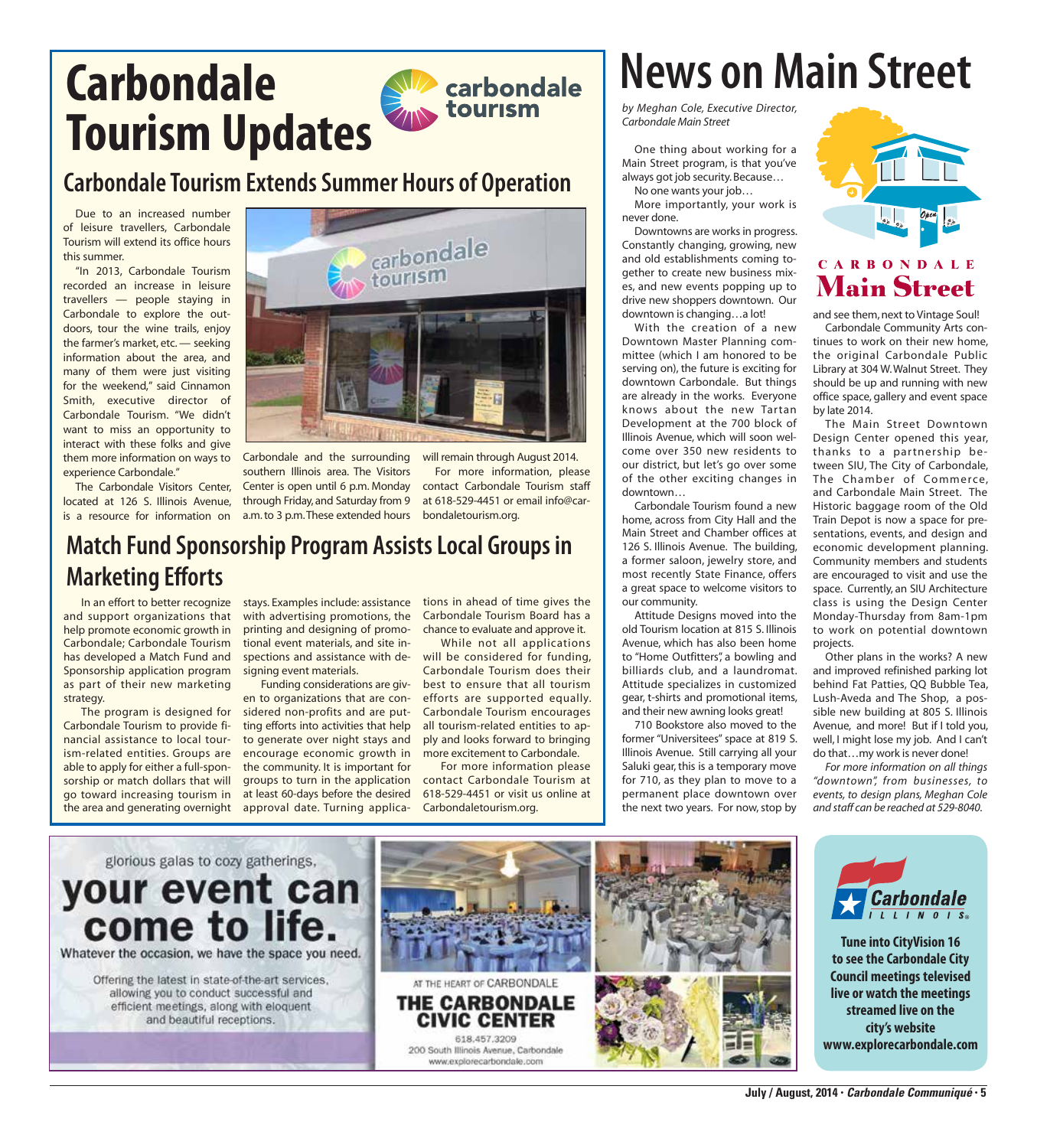### **Safety Precautions When a Heat**  Advisory Is Issued *by Mary O'Hara*

In Illinois a heat warning is issued for a daytime maximum heat index of 115 with a minimum of 80. Know the terms used by the National Weather Service during these periods:

**Heat Watch** - Excessive heat is possible in the next day or two. **Head Advisory** - High and potentially dangerous values of heat index are occurring, imminent, or highly likely. Prolonged exposure to heat and/or strenuous activity may result in heat-related illness. In Illinois, heat advisories are issued for a daytime maximum heat index of 105 and nighttime minimum of 80.

**Heat Warning** - Life threatening heat is occurring, imminent or highly likely. Take precautions.

#### **Know the illnesses heat can produce and how to treat each one:**

**Heat Cramps** - Painful spasms usually in muscles of legs and abdomen due to heavy exertion and heavy sweating. Treatment - Stop activity and rest in a cool place. Lightly stretch or gently massage muscle to relieve spasms. Give sips of cool water.

**Heat Exhaustion** - Heavy sweating. Skin cool, pale and clammy. Pulse fast and weak. Breathing fast and shallow. Normal temperature. Fainting, vomiting, dizziness, nausea. Treatment - Get victim to a cool place. Lay down and loosen clothing. Apply cool wet cloths. Give sips of cool water.

**Heat Stroke** - High body temperature of 103 to as high as 106. Hot, red, dry skin. No sweating. Rapid pulse. Breathing fast and shallow. Headache, nausea, dizziness, confusion. Possible unconsciousness. Treatment - Heat stroke is a severe medical emergency. Summon emergency medical assistance or get the victim to a hospital immediately. Delay can be fatal. Move the victim to a cooler environment. Reduce the body temperature with a cool bath or sponging. Use air conditioning or fans. Do not give fluids.

#### **During the heat warning common sense is the best defense:**

Spend some time in air conditioning, if possible. Even just two hours a day in air conditioning can significantly reduce the risk of heat-related illness.

Drink plenty of water and natural juices, even if you don't feel thirsty.

Slow down. Avoid strenuous activity.

Wear loose-fitting, lightweight, light-colored clothing. If you must be out in the sun, use sun screen and wear a widebrimmed hat.

Keep shades drawn and blinds closed, but windows open slightly.

Keep lights down low or turned off.

Take cool baths or showers periodically, use cool wet towels. Eat small meals and eat more often. Avoid foods that are high

in protein, which increase metabolic heat.

Avoid using the oven.

Avoid alcoholic beverages and beverages with caffeine such as coffee, tea and cola.

Avoid using salt tablets unless directed to do so by a physician. Do not leave children or pets in a closed vehicle even for a few minutes. Temperatures inside a closed vehicle can reach 140 to 190 within 30 minutes on a hot day.

Schools should restrict strenuous outdoor athletic activity when a heat advisory is in effect. All physical education and athletic activity should be canceled when a heat warning is in effect.

Stay informed about the heat wave by listening to NOAA Weather Radio, or commercial radio and television for the latest heat warnings and advisories.

### **Neighborhood Report NEIGHBORHOOD LEADERSHIP IN DISASTERS— TALK TO YOUR NEIGHBOR ABOUT "THE GOLDEN HOUR"**

 Leadership in disasters starts with you. In most disasters, you and your neighbors are likely to be the first responders. What will you do? Research on our behavior indicates that responses to disasters are characterized by confusion rather than panic. Knowing a few key actions we can take in the initial hour after a disaster, the "Golden Hour", minimizes confusion and provides the examples for action that reduces loss of life and property.

 What follows are the 9 steps for action for the "Golden Hour". Please share them with your neighbor. These 9 steps are part of the "Map Your Neighborhood" (MYN) Program initiated by Carbondale Study Circles Neighborhood Action Group and the City of Carbondale. If you would like a Map Your Neighborhood training session in your Neighborhood, Please contact Mary O'Hara, 618-713-0820. The training takes about 2 hours.

#### **THE NINE STEPS:**

1. Take care of your loved ones. 2. Protect your head, feet and hands. Have shoes, gloves and helmet at bedside

3. Check the natural gas or propane at your home. Have tool to turn off if necessary

4. Shut off water at the house main.

5. Place the HELP or OK sign on your front door or window.

6. Put your fire extinguisher on the sidewalk to prevent small fires from getting larger

7. Go to the Neighborhood Gathering Site.

8. Form teams to listen to the radio for alerts; check on elderly, disabled and children; check gas and propane; check homes with HELP signs and those with no sign. Those who have posted OK signs don't need to be checked any further. 9. Return to Neighborhood Gathering Site to share what has been done.

 Disaster Leadership training on the "quick" Another alternative to enhance disaster preparedness leadership on your block is to ask your neighbors to watch the short video of a Carbondale "Map Your Neighborhood Training Session" on this link. http://explorecarbondale. com/node/479. Get their e-mail and mail this link to them.

 Carbondale Study Circles Neighborhood Ac tion Group is currently participating in a nationwide evaluation of the Map Your Neighborhood. The Federal Emergency Management Agency (FEMA) is considering adopting the award winning MYN program for National use. Please join us. Our meetings are the first Wednesday of each month, 5 PM, September-June, at City Hall.

#### **Green Corner: News from the Sustainability Commission**

The Carbondale Sustainability Commission needs you! There are currently three vacancies on the Commission – including one for a student from SIU and one for a student from CCHS, the third position is at-large. Commissioners must live within the Carbondale city limits. Meetings are held on the first and third Thursdays of the month at 6pm. Anyone with an interest in advising the City on matters of green space, green energy, sustainable transportation or recycling is invited to apply by sending a letter of interest to acting Mayor, Don Monty at dmonty@ci.carbondale.il.us

Taking a look at the transportation aspect of the Sustainability Commission: we have been talking bikes! In April, Commission Chair Audrey Wagner attended the Illinois Bike Summit along with city staff Gary Williams and Chris Wallace. They learned more about the Illinois State Transportation Plans, methods for expanding Bike to Work events, and about the League of Illinois Bicycle Friendly University and Bicycle Friendly Business designations, among other topics.

The new Illinois Transportation Plan adopts a Complete Streets policy – meaning that all modes of transport must be considered when streets are built, resurfaced, or otherwise improved. To explore this concept further, the Jackson County Health Department and city officials hosted a Complete Streets training given by Chicago's Active Transportation Alliance. Participants conducted a brief walking tour of downtown, and discussed way to improve bike and pedestrian accessibility in addition to learning about success stories and best practices from around the state. The program was held in mid-June and attended by numerous city staff from Planning, Public Works, Streets and Engineering, local cycling advocates, engineers from IDOT and Jackson County Highway Department, and Health Department staff as well. IDOT engineer Carrie Nelsen presented IDOTs current bicycle infrastructure plans which include bike lanes on Highway 51 through the strip and portions of downtown when that roadway is resurfaced, as well as an off-street, mutli-use path between John A Logan College and Giant City Road. The latter project is part of the expansion of Highway 13 and is not yet funded.

The Commission is speaking with the City about acquiring a Sharrow (shared lane marker with chevrons and a cyclist to show vehicles of all types can be expected in a lane) template for use on city streets to connect existing bike routes – particularly on Poplar road between Main and Walnut.

The City has a Bikeway Network Plan which was adopted in 2004. The Commission and the Jackson County Health Department's Built Environment Action Team will be examining that plan to see whether changes or updates are warranted. The Built Environment Action team is a group started after Public Health and Transportation Consultant Mark Fenton led the Community Transformation Forum in February. The next meeting is July 16<sup>th</sup> at 3 pm at the JCHD back building. Angie Bailey is the contact person and can be reached at angieb@jchdonline. org or (618) 684-3143, ext. 134.

The Sustainability Commission encourages public comments and suggestions – you can contact us at sustainability@ci.carbondale.il.us or stop by to any of our meetings. Be sure to check out our page on the city website at greencarbondale.com.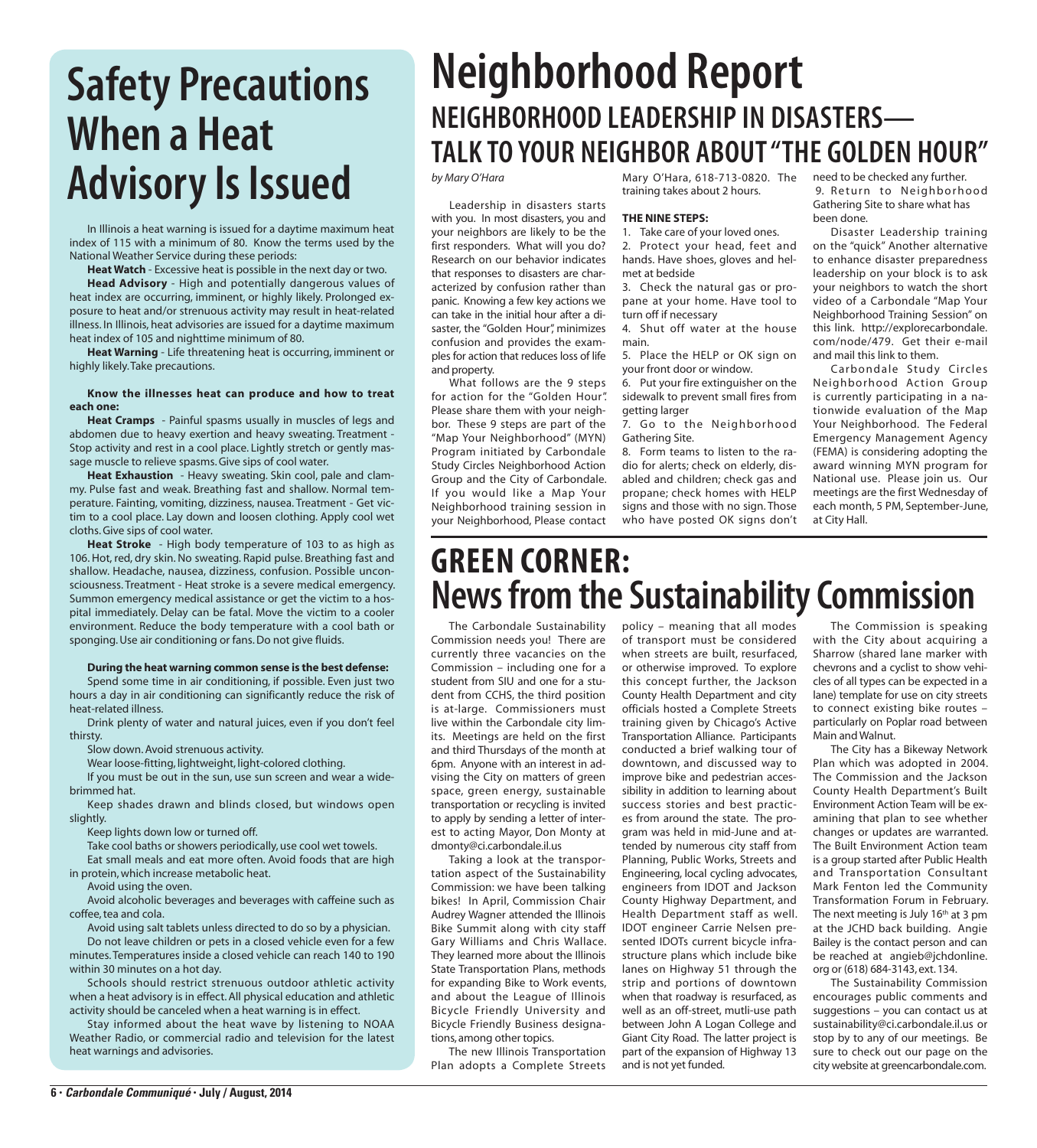### **Jackson / Williamson County Survey Data 2014 Ranks Life, Education and Workforce Issues in Southern Illinois**

A recent poll of residents in Jackson and Williamson counties provides interesting data about life, education and work in Southern Illinois.

According to the report, the survey "provides a tremendous amount of insight into the attitudes of Jackson County and Williamson County residents. Overall, these individuals think Southern Illinois is a good place to raise children, live and retire. They rate their schools positively (both K-12 schools and SIU and local community colleges) and express confidence in local leaders to effectively address local issues. Two-thirds of Southern Illinois residents believe things are generally on the right track in Southern Illinois."

"However, residents still express significant concerns about the economy," the report said. "The majority of Jackson and Williamson County residents did not rate Southern Illinois positively in terms of a place to work. They support economic initiatives to increase job growth and encourage business expansion in the region. In addition, they appear committed in their support for workforce training programs and post-high school institutions."

The report also notes:

• One fourth of residents report litter is a big problem.

• There are 34.8 percent of residents who are "very concerned" about the quality of water in the area. Another 27.4 percent are "somewhat concerned."

• More than a third of residents called their leaders "weak," but more than 45 percent called them "strong." A third said they were "not very confident" or "not at all confident" in their local leadership.

• There are 66 percent of residents who believe things are generally on the right track while 24 percent say they aren't. Similarly, 60 percent say that as a place to live, things are "about the same" as a year ago. There were 15 percent who said things were getting better and 18 percent who said that as a place to live, the two-county area was getting worse.

• Of employed workers, 27 percent said they felt "underemployed."

• Also, while 81.9 percent say they have access to internet service, 43.8 percent say expanding highspeed internet access is a much needed infrastructure improvement.

The poll of the two-county area was taken for the Institute by the Survey Research Office at the Center for State Policy and Leadership at the University of Illinois Springfield. The survey of 592 local residents in the two counties was taken between Feb. 20 and April 4. The UIS group conducted a similar survey in Sangamon County

news in this for the two counties," said David Yepsen, the director of the Institute. "People are generally content with life here, but they also want to see some improvements. These numbers can help policy makers, business leaders and others make good decisions about what's needed to improve life in the area."

For information about the survey or to obtain copies of the full report visit the website www.paulsimoninstitute.org.



last year. "There's good news and bad



\**City Hall Offices will be closed Friday, July 4, 2014 for Independence Day*

| Day/Date                                     | <b>Meeting</b>                                                                            | Time      |
|----------------------------------------------|-------------------------------------------------------------------------------------------|-----------|
| and Televised Live on CityVision 16          | The Following Meetings will be held at the Carbondale Civic Center, 200 S. Illinois Ave., |           |
| Tues/15th                                    | <b>Carbondale City Council</b>                                                            | 7:00 p.m. |
| Wed/23rd                                     | <b>Planning Commission</b>                                                                | 7:00 p.m. |
| Mon/28th                                     | <b>Carbondale Park District Board</b>                                                     | 6:00 p.m. |
|                                              | Other Scheduled Meetings at the Carbondale Civic Center, 200 South Illinois Avenue        |           |
| Mon/7th                                      | <b>Human Relations Commission</b>                                                         | 6:30 p.m. |
| Mon/14th                                     | <b>Preservation Commission</b>                                                            | 7:00 p.m. |
| Thurs/10th                                   | <b>Liquor Advisory Board</b>                                                              | 5:30 p.m. |
| Thurs/17th                                   | <b>Sustainability Commission</b>                                                          | 6:00 p.m. |
| <b>Scheduled Meetings at Other Locations</b> |                                                                                           |           |
| Wed/9th                                      | <b>Library Board of Trustees</b><br><b>Conference Room, 405 W. Main</b>                   | 4:30 p.m. |
| Thurs/17th                                   | <b>Carbondale High School</b><br>District #165<br>CCHS Cafeteria, 1301 E. Walnut St.      | 7:00 p.m. |

#### **August Calendar**

| Day/Date                                                                                                                         | <b>Meeting</b>          | Time       |  |  |
|----------------------------------------------------------------------------------------------------------------------------------|-------------------------|------------|--|--|
| The Following Meetings will be held at the Carbondale Civic Center, 200 S. Illinois Ave.,<br>and Televised Live on CityVision 16 |                         |            |  |  |
| $T_{\text{max}}/R_{\text{min}}$ 0 $\gamma_{\text{min}}$                                                                          | Carhandala City Cauncil | $7.00 - m$ |  |  |

**Thurs/24th Carbondale Elementary School 7:00 p.m.**

**Carbondale Elementary School Administrative Center**

 **District #95**

| Tues/5th & 26th                       | <b>Carbondale City Council</b>                                                                                             | 7:00 p.m. |
|---------------------------------------|----------------------------------------------------------------------------------------------------------------------------|-----------|
| Wed/13th                              | <b>Planning Commission</b>                                                                                                 | 7:00 p.m. |
| Mon/18th                              | <b>Carbondale Park District Board</b>                                                                                      | 6:00 p.m. |
|                                       | Other Scheduled Meetings at the Carbondale Civic Center, 200 South Illinois Avenue                                         |           |
| Mon/4th                               | <b>Human Relations Commission</b>                                                                                          | 6:30 p.m. |
| Thurs/18th                            | <b>Preservation Commission</b>                                                                                             | 7:00 p.m. |
| Thurs/7th                             | <b>Liquor Advisory Board</b>                                                                                               | 5:30 p.m. |
| Thurs/21st                            | <b>Sustainability Commission</b>                                                                                           | 6:00 p.m. |
| Scheduled Meetings at Other Locations |                                                                                                                            |           |
| Wed/13th                              | <b>Library Board of Trustees</b><br><b>Conference Room, 405 W. Main</b>                                                    | 4:30 p.m. |
| Thurs/21st                            | Carbondale High School<br>District #165<br>CCHS Cafeteria, 1301 E. Walnut St.                                              | 7:00 p.m. |
| Thurs/28th                            | <b>Carbondale Elementary School</b><br>District #95<br><b>Carbondale Elementary School</b><br><b>Administrative Center</b> | 7:00 p.m. |



**Outdoor warning sirens are tested on the first Tuesday of each month at 10:00 a.m. During inclement weather, sirens will not be tested. If a siren is sounded other than during a scheduled test, this alarm indicates an actual emergency. Remember that a watch means that conditions are favorable for severe weather to develop and a warning means that severe weather is occurring and you should take shelter immediately.**